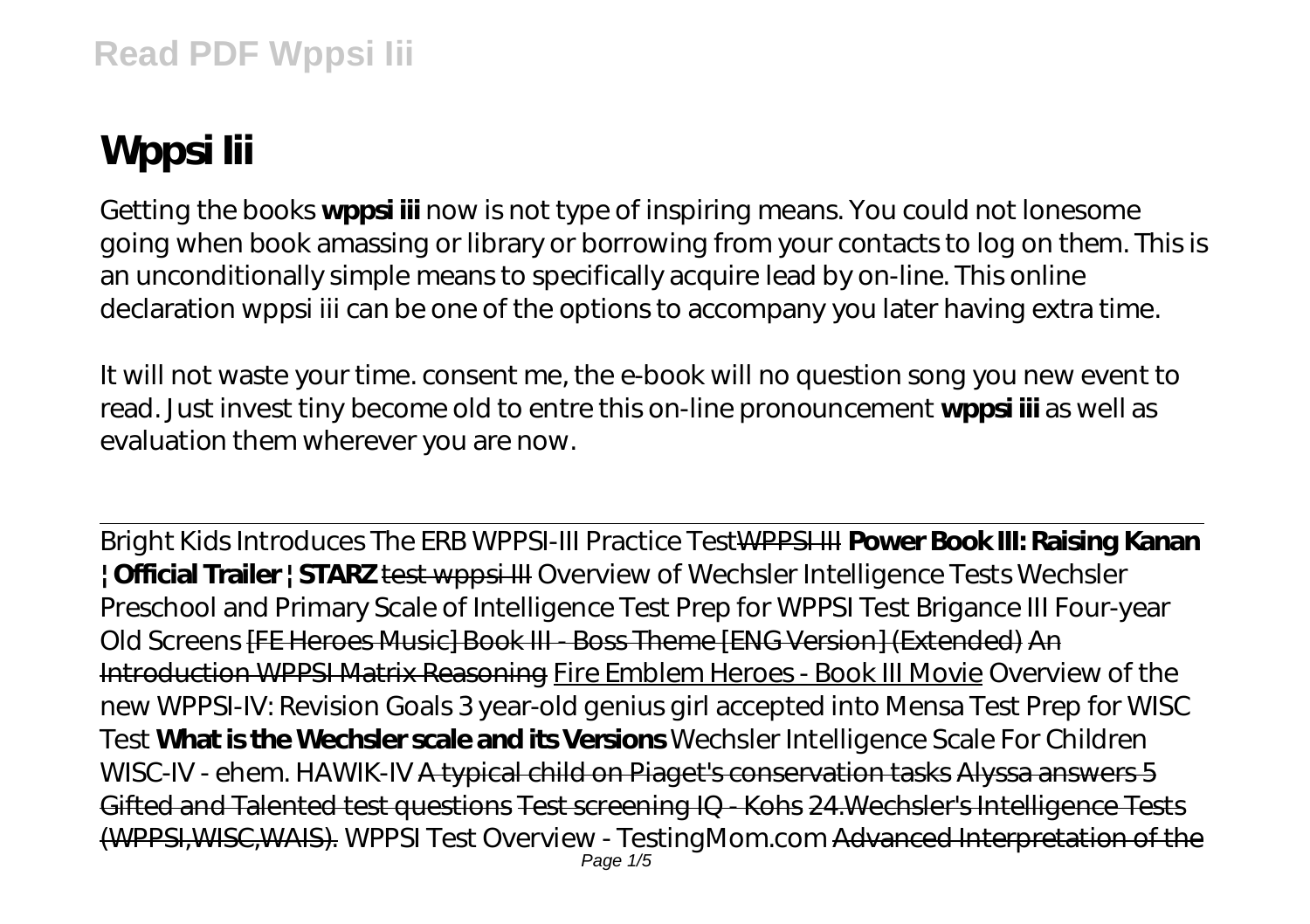WISC-V Preparing For The WPPSI *Wechsler Preschool and Primary Scale of Intelligence III (WPPSI-III) Overview of the KTEA-3 Part I* Picture Concepts Brigance III Five-year Old Screen The Boldly Reimagined WPPSI-IVPractice Questions for WPPSI First Grade Level Leiter-3 Assessment Overview- Leiter International Performance Scale Third Edition *Wppsi Iii* The numbers of assessments were: WPPSI-III ( $n = 369$ ), WASI ( $n = 452$ ) and WIAT-II-A ( $n =$ 451). Some children (n = 216) were considered ineligible for the analyses because they had a study visit at ...

## *Safety of In Utero and Neonatal Antiretroviral Exposure*

The percentage exposed to combination ARV (cARV) was 84% (WPPSI-III), 64% (WASI) and 67% (WIAT-II-A). Among ARV-exposed children, there were no significant associations between any ARV regimen or ...

Complete coverage of the extended and revised popular cognitive assessment test for children ages 2 years, 6 months to 7 years, 3 months Essentials of WPPSI(TM)-III Assessment offers state-of-the-art instructions for administering, scoring, and interpreting the revised and updated edition of this widely used cognitive assessment instrument for preschool children. Coverage includes insight into every revision of the WPPSI(TM)-III. Clear interpretive guidelines help WPPSI(TM)-III users navigate through the scores from fourteen subtests, seven of which are new. The authors highlight common clinical applications of the Page 2/5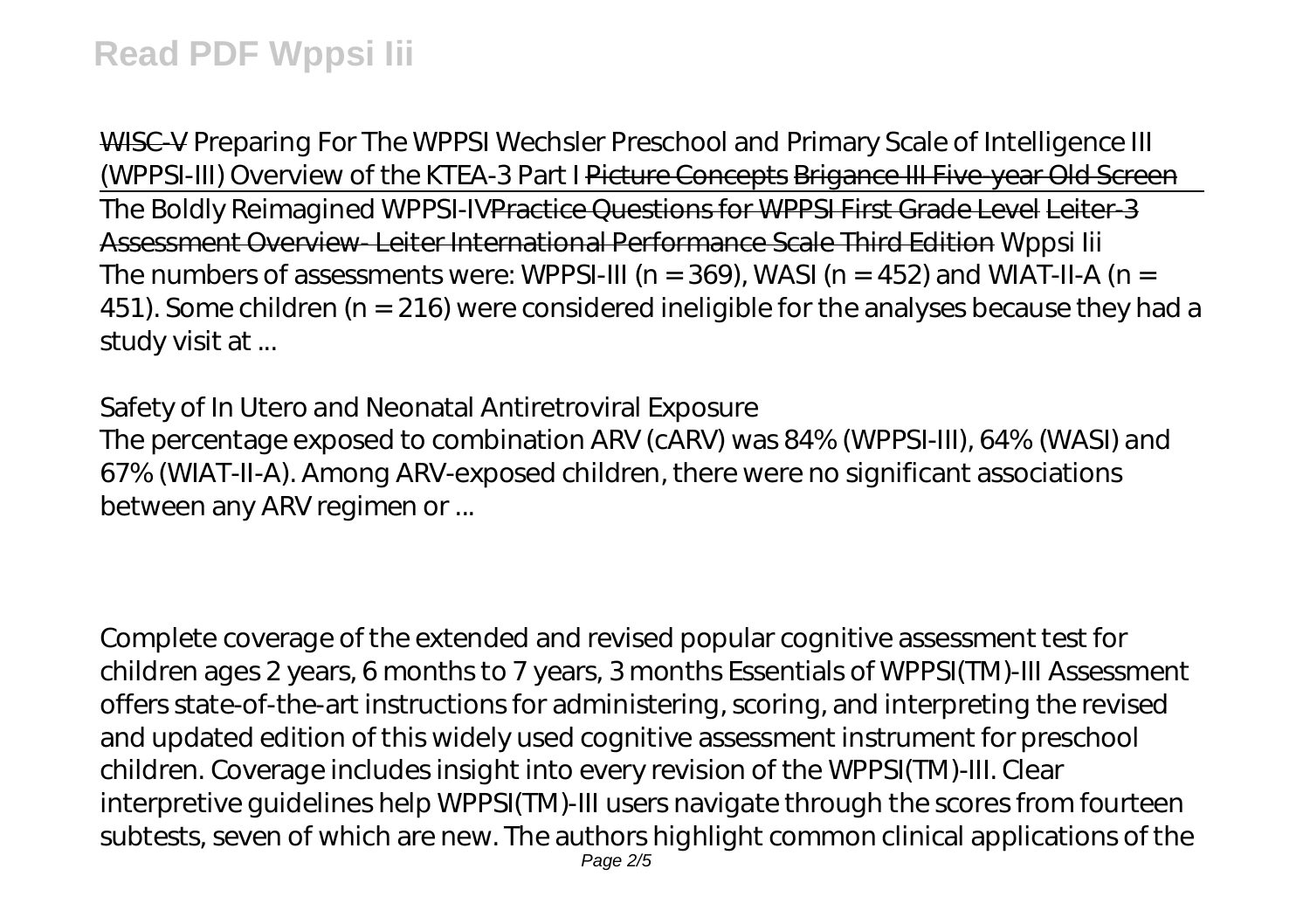WPPSI(TM)-III, such as assessment of language disorders, giftedness, and mental retardation. In addition, the authors provide expert guidance on how to perform cross-battery analysis to link WPPSI(TM)-III results with achievement measures, such as the WIAT-II. Like all the volumes in the Essentials of Psychological Assessment series, this book is designed to help busy mental health professionals quickly acquire the knowledge and skills they need to make optimal use of a major psychological assessment instrument. Each concise chapter features numerous callout boxes highlighting key concepts, bulleted points, and extensive illustrative material, as well as "Test Yourself" questions that help you gauge and reinforce your understanding of the information covered. Complete with new clinical studies and applications, Essentials of WPPSI(TM)-III Assessment provides comprehensive coverage of test administration, scoring, and interpretation of this widely used test battery.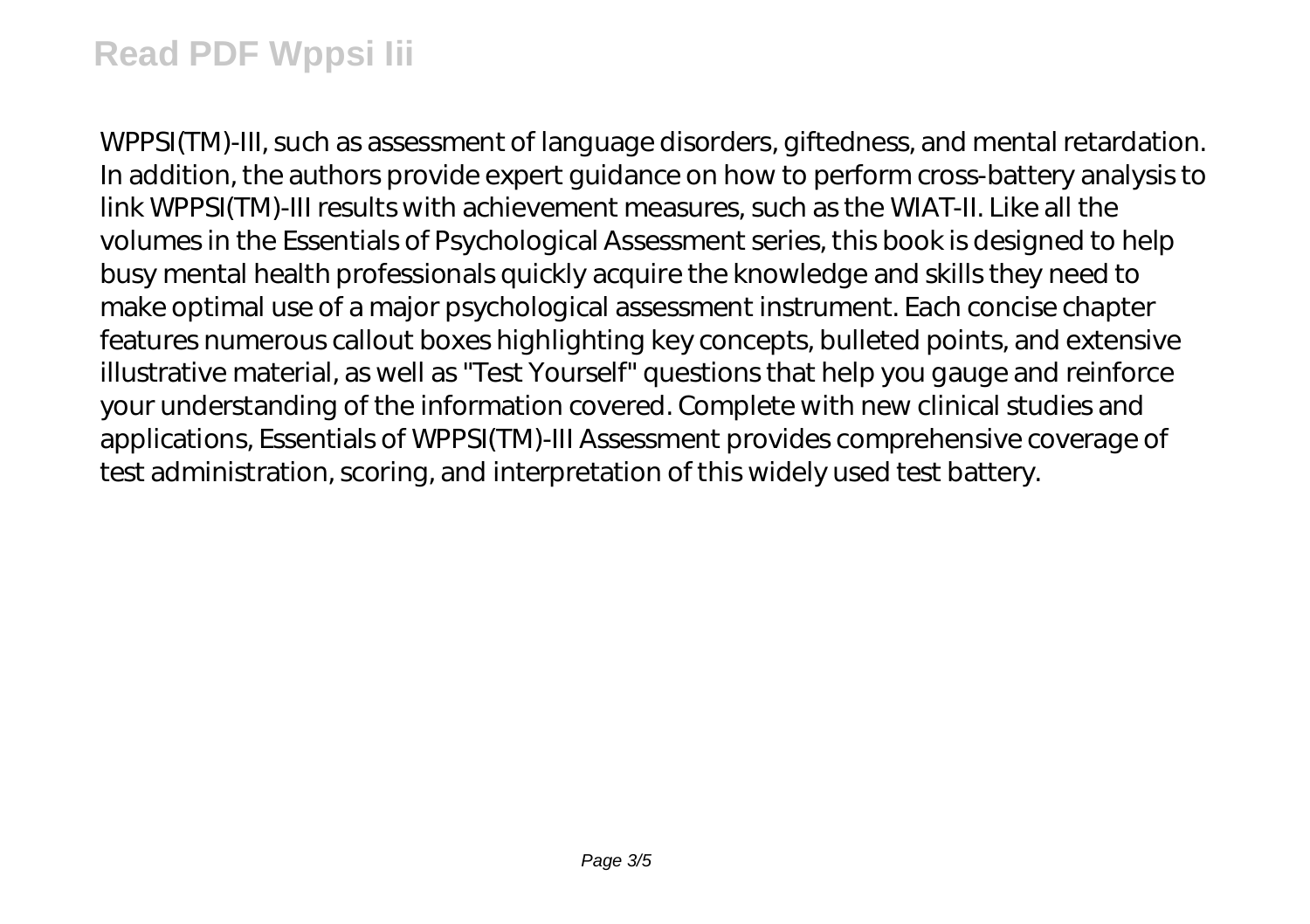Designed to serve as a guidebook that provides a comprehensive overview of the essential aspects of neuropsychological assessment practice. Also intended as a comprehensive sourcebook of critical reviews of major neuropsychological assessment tools for the use by practicing clinicians and researchers. Written in a comprehensive, easy-to-read reference format, and based on exhaustive review of research literature in neuropsychology, neurology, psychology, and related disciplines, the book covers topics such as basic aspects of neuropsychological assessment as well as the theoretical background, norms, and the utility, reliability, and validity of neuropsychological tests.

Using executive function tasks to identify those children with and without disruptive behavior, and specifically ADHD, has been shown to be an effective screener. This study aimed to identify characteristics in young children's ability level profiles that may provide an early indication of being at-risk for disruptive behavior, utilizing ability level measurements which included tasks that require typically developed executive functioning. Fifty-three kindergarten-aged children who were administered a Wechsler Preschool and Primary Scale of Intelligence, Third Edition (WPPSI-III) or Wechsler Nonverbal Scale of Ability (WNV) during their preschool year were evaluated utilizing the Conners' Teacher Rating Scale-Revised:Short (CTRS-R:S) for a comparison of ability profiles and disruptive behaviors.